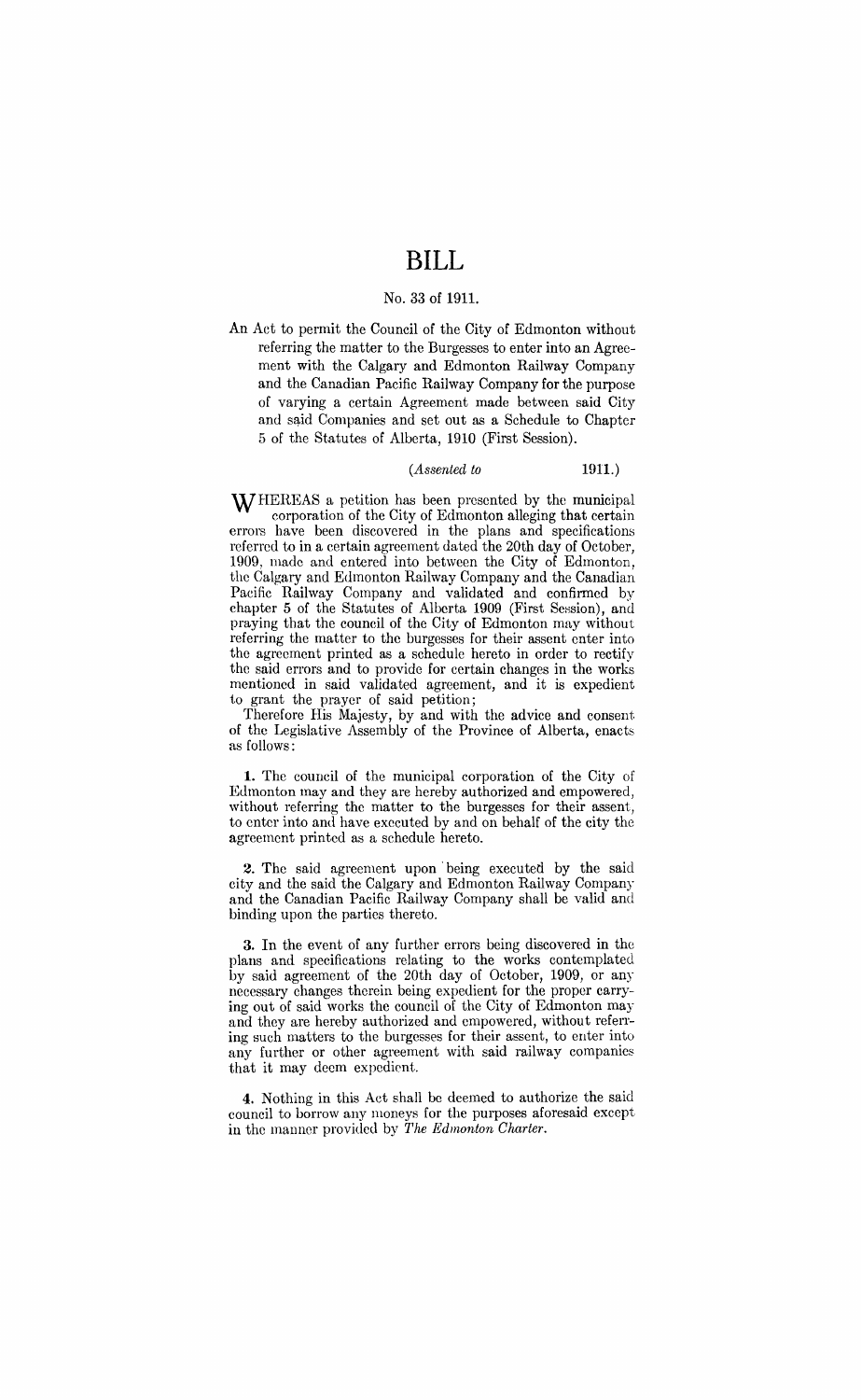MEMORANDUM OF AGREEMENT made in triplicate this Thirtieth day of November, A.D. 1911.

Between-

THE CITY OF EDMONTON, hereinafter called "the Corporation,'

Of the First Part,

and

THE CALGARY AND EDMONTON RAILWAY COMPANY, hereinafter called "the C. & E. Company,"

Of the Second Part,

and THE CANADIAN PACIFIC RAILWAY CoMPANY, hereinafter called "the Pacific Company,"

Of the Third Part.

Whereas by a certain agreement made between the parties hereto and dated the twentieth day of October, A.D. 1909, validated and confirmed by Act of the Legislature of the Province of Alberta, being chapter 5 of the Statutes of the Province of Alberta passed in the tenth year of the reign of His Majesty King Edward the Seventh the parties hereto covenanted and agreed with respect to the construction of certain works in said in part recited agreement more particularly mentioned to be performed in accordance with plans and specifications to said agreement annexed;

And whereas certain errors have been discovered in the said plans and specifications and it is desirable to substitute new plans in lieu thereof in order to rectify the said errors and to provide for certain changes and alterations in the said works now desired by the corporation;

Therefore it is mutually understood and agreed by and between the parties hereto:

1. That the plans hereto annexed marked "A", "B", "C", "D" and " $E$ " respectively be and the same are hereby substituted for the respective plans "A", "B", "C", "D" and "E" attached to the said in part recited agreement of the twentieth day of October, A.D. 1909, and the said agreement shall be read and construed in all respects *(mutatis mutandis)* as if the said substituted plans hereto annexed were now and had always been the plans attached to said in part recited agreement and the said in part recited agreement is hereby amended accordingly.

2. That the bridge at Victoria Avenue shall in accordance with the substituted plan thereof hereto annexed be forty-two feet in width instead of forty feet as in said in part recited agreement mentioned; and the corporation will pay to the Pacific Company upon the commencement of the construction of said bridge at Victoria Avenue the sum of one thousand three hundred dollars (\$l,300.00), being the amount fixed upon between the parties hereto as the difference between the cost of a fortyand a forty-two foot bridge.

3. That the bridge at McKay Avenue shall in accordance with the substituted plan thereof hereto annexed be fifty-two feet in width instead of fifty feet as in said in part recited agreement mentioned; and the corporation will pay to the Pacific Company upon the commencement of the construction of said bridge at McKay Avenue the sum of one thousand three hundred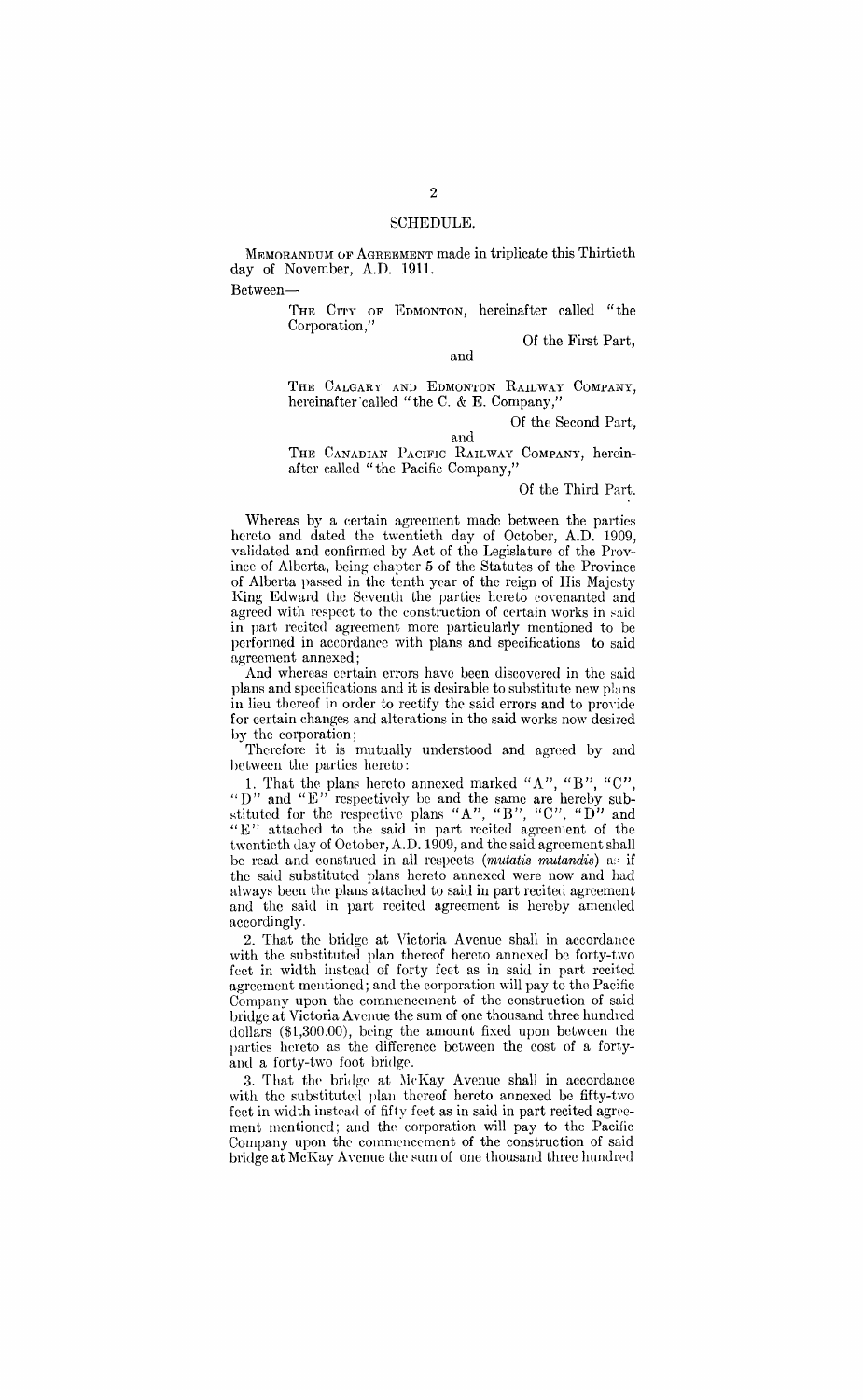dollars (\$1,300.00), being the amount fixed upon between the parties hereto as the difference between the cost of a fifty and a fifty-two foot bridge.

4. That the subway at Jasper Avenue shall in accordance with the substituted plan thereof hereto annexed be one hundred feet in width instead of eighty feet as in said in part recited agreement mentioned; and the corporation will pay to the Pacific Company upon the commencement of the construction of said subwav the sum of five thousand four hundred dollars  $(\$5,400.00)$ , being the amount fixed upon between the parties hereto as the difference between the  $\cos t$  of a sixty foot subway as originally proposed and the hundred foot subway with approaches from Tenth Street as shown upon .the plan thereof hereto annexed. The said payment of five thousand, four hundred dollars ./\$5,400.00) shall be **in** lieu of the payment of five thousand five hundred dollars  $(\$5,500.00)$  in said in part recited agreement mentioned.

5. Provided and it)t> understood and agreed that the C. & K and Pacific Companies shall not be obliged to do any work in connection with the construction of those portions of the Jasper Avenue subway and McKay and Victoria Avenue bridges which lie to the east of the west limit of Ninth Street.

And provided further and the corporation agrees that the corporation shall do all work in connection with the diversion of the street railway tracks and appliances for the purpose of the construction of the said subway and relay same through the said subway upon the completion thereof, the companies agreeing to permit the corporation to use such portions of the lands of either of them as may be required for such diversion during the time of the construction of the said subway.

G. That the said **in** part recited agreement of the twentieth day of October, A.D. 1909, is hereby ratified and confirmed subject to such variations and alterations therein as are hereinbefore mentioned.

In witness whereof the parties hereto have excuted these presents.